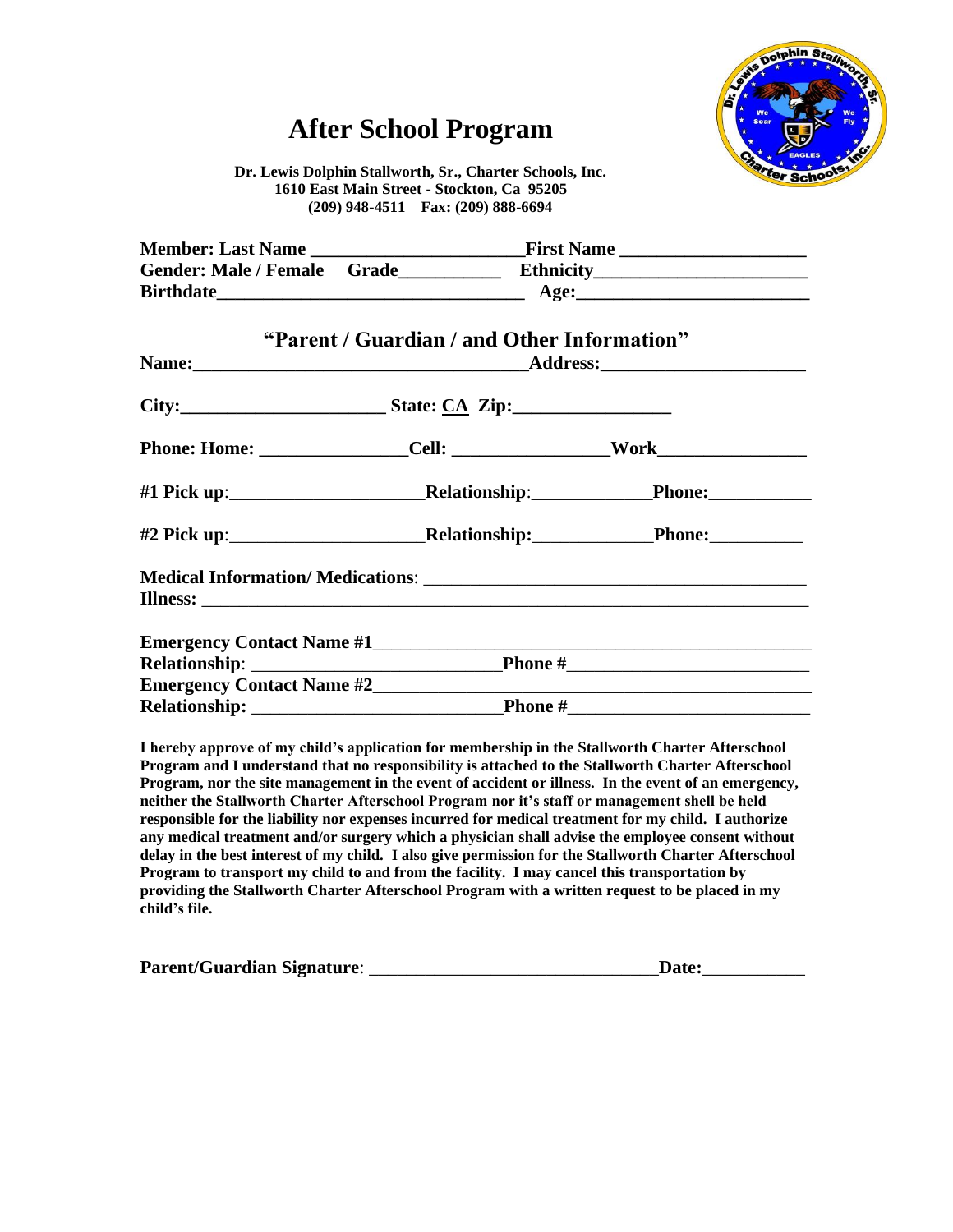# **Programa Después de Escuela**

**Dr. Lewis Dolphin Stallworth, Sr., Las Escuelas Charter, Inc 1610 East Main Street - Stockton, CA 95205 (209) 948-4511 Fax: (209) 888-6694**

| Miembro: Último Nombre: ___________________________Primer Nombre: ______________  |                                                                                  |  |
|-----------------------------------------------------------------------------------|----------------------------------------------------------------------------------|--|
| Sexo: Masculino / Femenino Grado: ________ Etnicidad: __________________________  |                                                                                  |  |
|                                                                                   |                                                                                  |  |
| "Padre / Guardian / y Otra Información"                                           |                                                                                  |  |
|                                                                                   | Nombre: ______________________________Dirección:________________________________ |  |
| Ciudad: ________________________________Estado: CA Código Postal: _______________ |                                                                                  |  |
| Teléfono Casa:__________________Celular:_________________________Trabajo:________ |                                                                                  |  |
|                                                                                   |                                                                                  |  |
|                                                                                   |                                                                                  |  |
|                                                                                   |                                                                                  |  |
|                                                                                   |                                                                                  |  |
|                                                                                   |                                                                                  |  |
| Relación: Mimero de teléfono #                                                    |                                                                                  |  |
|                                                                                   |                                                                                  |  |
|                                                                                   |                                                                                  |  |

**Por lo tanto apruebo a mi hijo/a la solicitud de membrecía en el Programa después del Escuela escolar de Stallworth Charter, por lo que entiendo que no es responsabilidad del Programa después del Escuela, ni del sitio en caso de accidente o enfermedad. En el caso de una emergencia, ni el Programa después del Escuela y ningún personal de la administración de Stallworth Charter será responsable de la responsabilidad ni los gastos de tratamiento médico para mi hijo/a. AUTORIZO el tratamiento médico y/o cirugía que un médico se encargará de asesorar a los empleados sin demora en el mejor interés de mi hijo/a. También quiero dar permiso al Programa después de Escuela por el transporte de mi hijo/a del sitio y afuera. Yo podre cancelar este transporte por medio por un carta escrita al Programa después de Escuela que se colocara en el perfil de mi hijo/a.**

| <b>Firme de Padre/Guardián:</b> | Fecha: |  |
|---------------------------------|--------|--|
|                                 |        |  |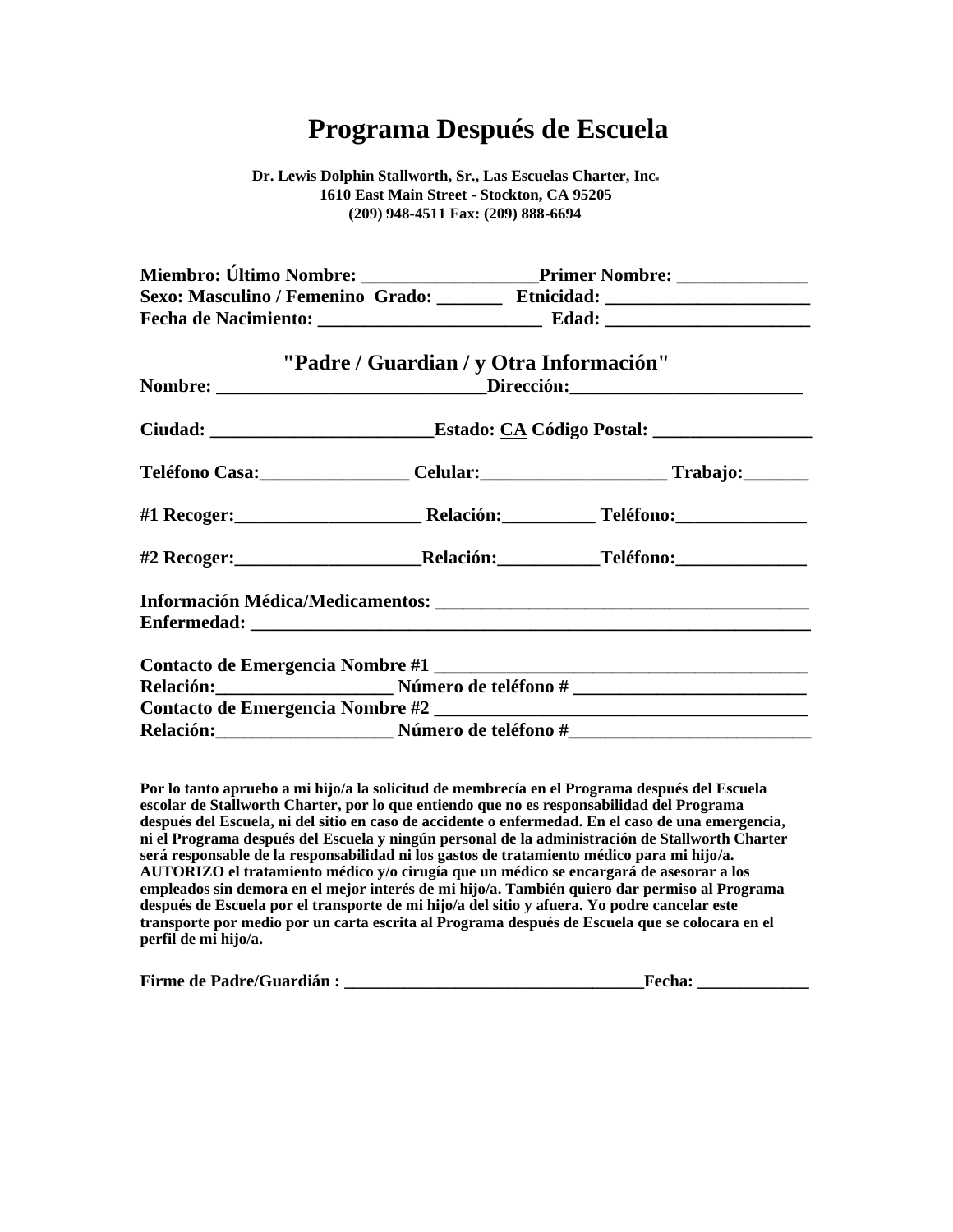### Stallworth After School Program Parent/Student Agreement

#### **Child Agrees To**:

- 1. Arrive at the Stallworth After School Program directly after school dismissal
- 2. Report to assigned grade group and sign in immediately.
- 3. Participate in all activities offered as able.
- 4. Listen to and respect Site Director and all Program Staff (including volunteers).
- 5. Respect all program facilities and materials.
- 6. Respect all other students.
- 7. Obey all rules and policies (please refer to Stallworth After School Brochure for details).
- 8. Do not leave the daily program without proper permission from staff, guardian or parent.
- 9. Enjoy, learn and have a great time with others!

#### **Parent Agrees To**:

- 1. Discuss rules and policies of program with child and stress the importance of compliance.
- 2. Notify Site Director or Staff, of any issues or concerns to prevent any misunderstanding.
- 3. Obey all rules and polices (please refer to Stallworth After School Brochure for details).
- 4. Come in to the site and sign your child out of the program daily (authorized individual).
- 5. Pick up child by **6:00pm** (closing time).
- 6. Pick up child or arrange for pick up within 30 minutes if notified of problem or illness at program.

#### **Parent & Child Understands**:

- 1. This is a 5-day per week; 3 and  $\frac{1}{2}$  4 hour per day after school program. Daily attendance is required.
- 2. After three (3) unexcused absences the child will be released from the program, you may re-apply.
- 3. The goal of the After School Program is to be positive, fun and safe place.
- 4. Parents, children and program staff must all work together to provide the best program for the child.
- 5. Site staff is responsible for maintaining the facilities that we use daily. Children may be asked to help clean up work/play stations after activities have been completed (sweep, pick-up paper, put away materials, supplies and equipment).
- 6. Personal belongings such as electronic games, cell phones, CD players, trading cards, gum, etc., are **NOT ALLOWED** in the after school program. Stallworth After School, Site Director, or Staff is **NOT RESPONSIBLE** for lost or stolen items.
- 7. If a parent is more than 15 minutes late picking up your child, law enforcement (Child Protected Services) =CPS will be contacted.
- 8. If the child is picked up late three (3) time, your child will be released from the afterschool program for the remainder of the school year.
- 9. Disregarding repeated violations or rules/policies will result in actions including but not limited to the following: Counseling, loss of privileges, written behavior notices, parent conference with staff, suspension for one or more days and released from the program until next school year.

| <b>Parent/Guardian Signature:</b> | Date: |
|-----------------------------------|-------|
| <b>Child's Signature:</b>         | Date: |
| Site Director Signature:          | Date: |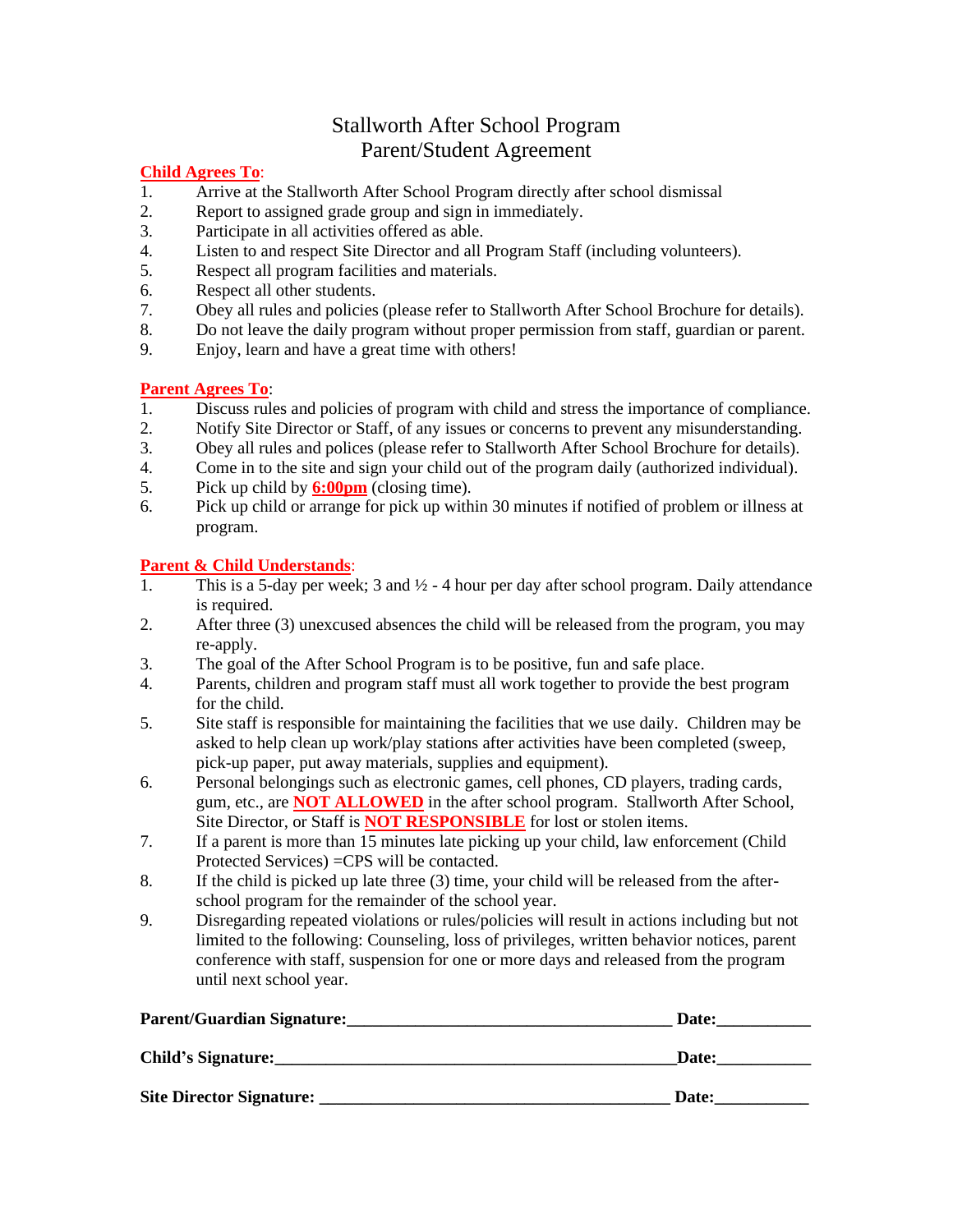### Programa Después de Escuela Acuerdo de Padre/Estudiante

#### **Estudiante Acepta:**

- 1. Llegar al programa después de escuela directamente después de clases.
- 2. Firme reporte a su grupo de su grado y inmediato.
- 3. Participar en todas las actividades que se ofrecen como puede.
- 4. Escuchen y respeten a Director del Sitio y todo el personal del programa
- 5. Respeto a todas las instalaciones y materiales.
- 6. Respetar todos los demás estudiantes.
- 7. Obedecer todas las reglas y políticas (por favor, consultar Folleto Stallworth después de la escuela para obtener más información).
- 8. No deje el programa diario sin la debida autorización del personal, tutor o padre.
- 9. Disfrutar, aprender y tener un gran tiempo con los demás.

#### **Padre Acepta:**

- 1. Discutir las normas y las políticas del programa con los niños y destacar la importancia del cumplimiento.
- 2. Notificar a director de la planta o del personal, de los problemas o preocupaciones para evitar cualquier malentendido.
- 3. Obedecer todas las reglas y políticas (por favor, refiérase al folleto Stallworth después de la Escuela para más detalles).
- 4. Entrar en el sitio y firmar su niño está fuera del programa diario o (persona autorizada).
- 5. Recogida de niños 6:00 pm (hora de cierre).
- 6. Recoger niño o concertar la recogida dentro de un plazo de 30 minutos si se notifica del problema o enfermedad en el programa.

#### **Padres y Estudiantes Entienden:**

- 1. Este es un 5-día por semana;  $3\frac{1}{2}$  4 hora al día después de programa de la escuela. Se requiere asistencia diaria.
- 2. Después de tres (3) ausencias injustificadas el niño será liberado del programa, usted podrá volver a aplicar.
- 3. El objetivo del programa después de clases va a ser positivo, divertido y seguro.
- 4. Los padres, los niños y el personal de los programas deben trabajar juntos para proporcionar el mejor programa para el niño.
- 5. Personal en el sitio es responsable de mantener las instalaciones que utilizamos diariamente. Los niños pueden ser pedido para ayudar en las tareas de limpieza y de trabajo estaciones de juego después del fin de las actividades (barrido, levantar, poner materiales, suministros y equipo).
- 6. Sus artículos personales, tales como juegos electrónicos, teléfonos celulares, reproductores de CD, tarjetas comerciales, chicle, etc.**, NO ESTAN PERMITIDOS** Programa después de Escuela, Directora del sitio, o personal **NO SE HACE RESPONSABLE** de los artículos perdidos o robados.
- 7. Si un padre viene más de 15 minutos tarde a recoja a su hijo(a), aplicación de la ley (Niño servicios protegidos) se pondrá en contacto con usted.
- 8. Si el niño es recogido tarde tres (3) tiempo, el niño será liberado del Programa Después de Escuela durante el resto del año escolar.
- 9. Violaciones repetidas o desconociendo normas y políticas tendrá como resultado de acciones incluyendo pero sin limitarse a los siguientes: El asesoramiento, la pérdida de privilegios, comportamiento avisos por escrito, conferencia con los padres con el personal, la suspensión por uno o más días y del programa hasta el próximo año escolar.

| Firma de Padre/guardián:         | <b>Fecha:</b> |
|----------------------------------|---------------|
| <b>Firma del Estudiante:</b>     | <b>Fecha:</b> |
| Firma de la Directora del Sitio: | <b>Fecha:</b> |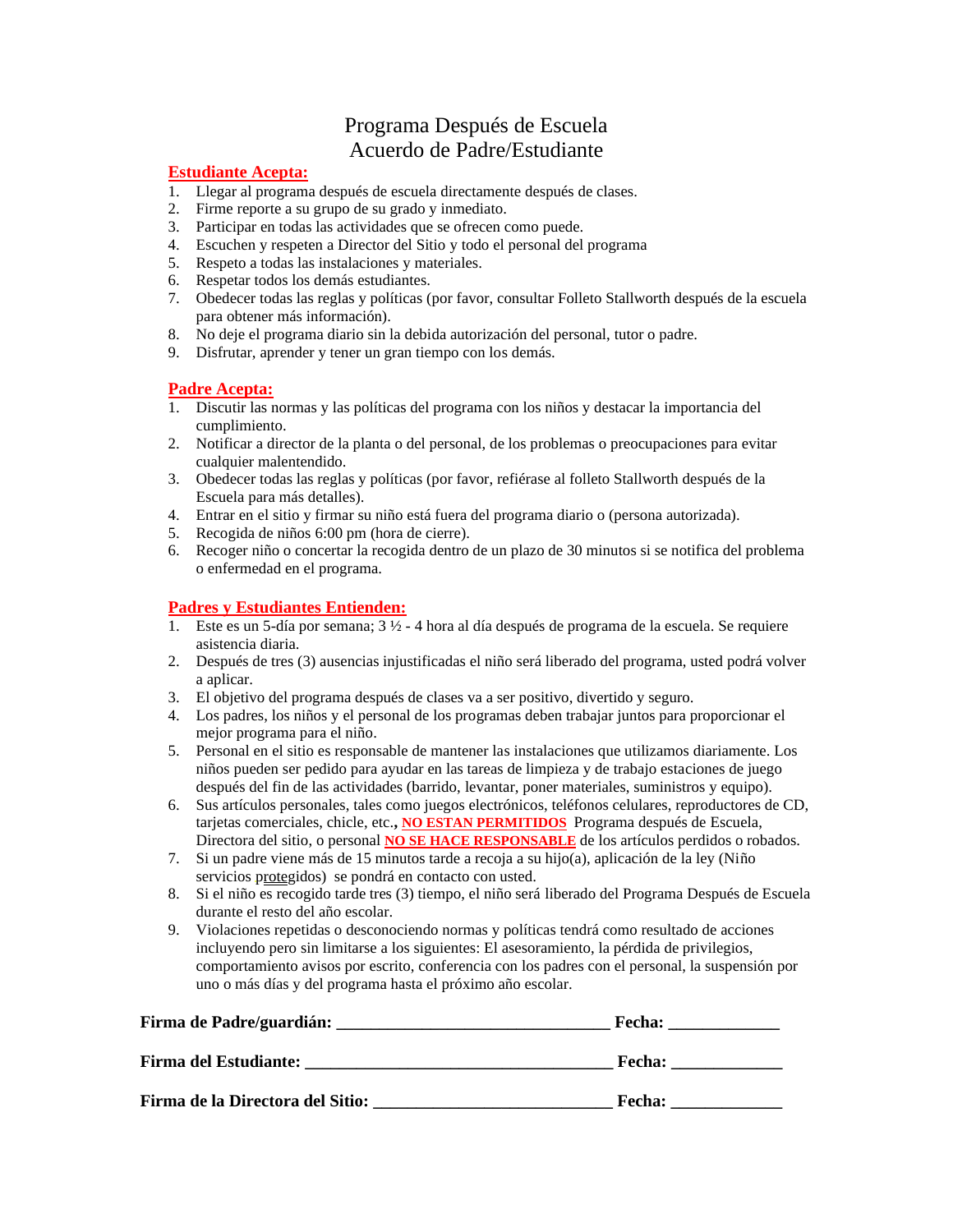## Early Release Agreement Form

A child may be released early from the Afterschool Program prior to **6:00 P.M** based upon the conditions outlined below: (This agreement will be in effect as of **August 2020** through the last day of the program or through **May 2021**).

Name of Student:

## **Check Applicable Box:**

[ ] Off-Site enrichment programs (programs in the school or community centers such as soccer, basketball, etc.) as long as an agreement or partnership with the program exists

- [ ] Family emergencies (such as a death in the family, catastrophic incidents, etc.)
- [ ] Medical Appointments
- [ ] Transportation
- [ ] Child accident/injury
- [ ] Safety Issues Weather conditions especially if the child walks home
- [] Participation in school athletic Programs and team sports
- [ ] Other conditions (state reasons)

Whatever the case may be the After School Program staff should record the date and time of the early release of the child. Parent, guardian, or program staff should sign the child out; in the case of the program staff signing out the child, it is recommended that the child's signature or initial be recorded as well.

\_\_\_\_\_\_\_\_\_\_\_\_\_\_\_\_\_\_\_\_\_\_\_\_\_\_\_\_\_\_\_\_\_\_\_\_\_\_\_\_\_\_ \_\_\_\_\_\_\_\_\_\_\_\_\_\_\_\_

**Name of Parent/Guardian Date** 

- **1. Off-Site enrichment programs 5. Transportation**
- 
- 
- 

- **2. Family emergencies 6. Student accident/injury**
- **3. Family Need 7. Safety Issues (darkness, weather)**
- **4. Medical Appointment 8. Participation in school athletic programs**
	- **9.Other Conditions (state reasons)**